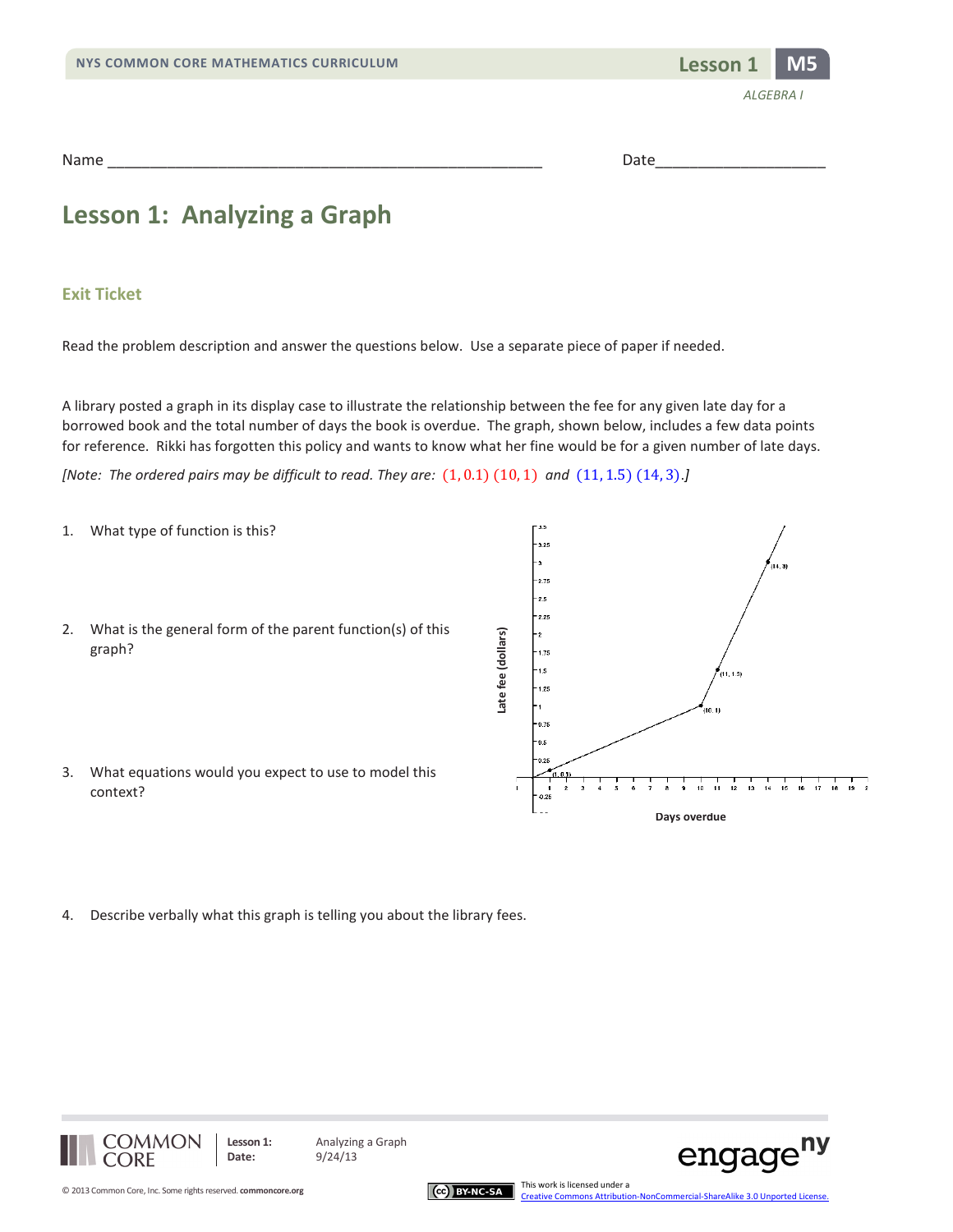

5. Compare the advantages and disadvantages of the graph versus the equation as a model for this relationship. What would be the advantage of using a verbal description in this context? How might you use a table of values?

6. What suggestions would you make to the library for how they could better share this information with their customers? Comment on the accuracy and helpfulness of this graph.





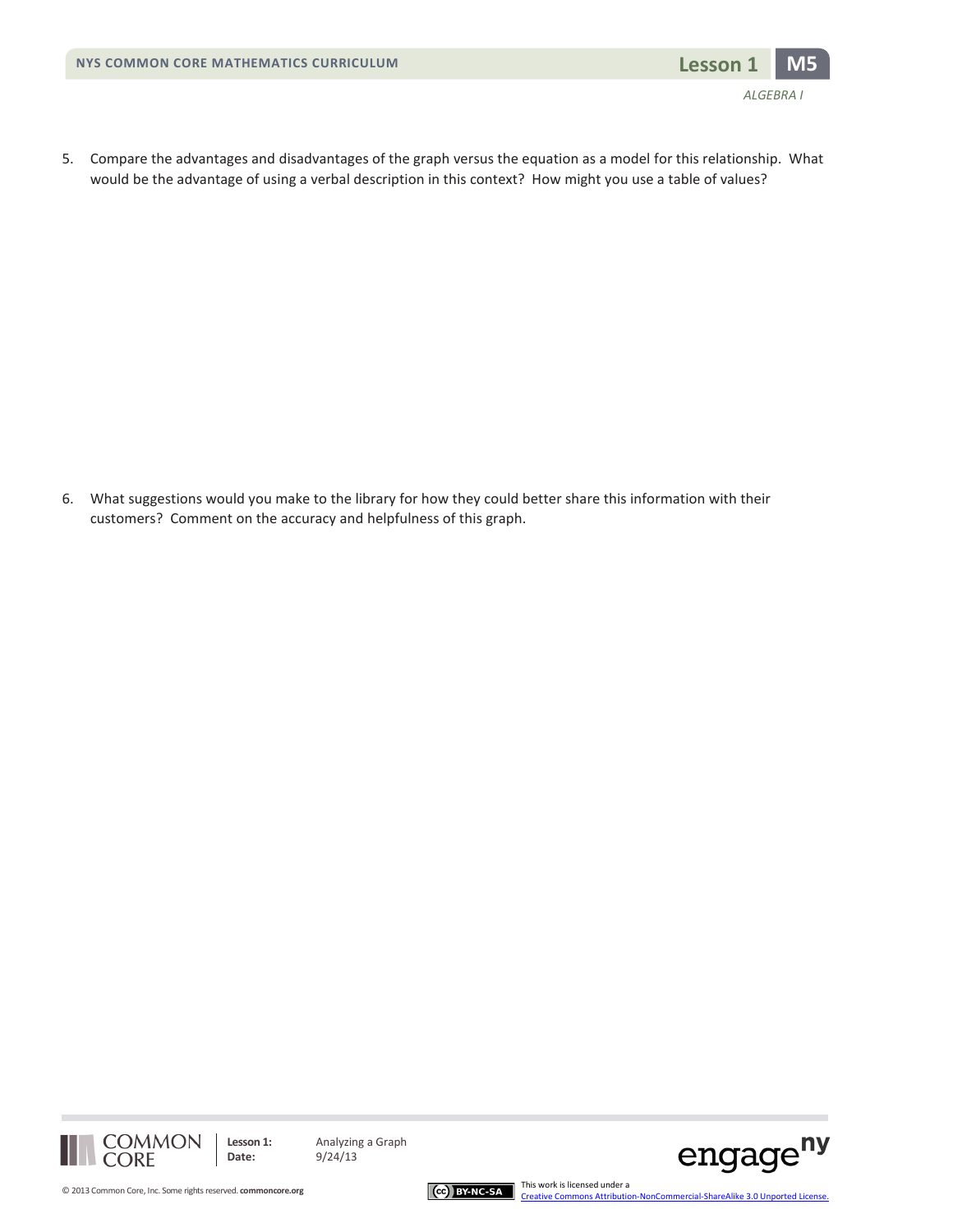

Name \_\_\_\_\_\_\_\_\_\_\_\_\_\_\_\_\_\_\_\_\_\_\_\_\_\_\_\_\_\_\_\_\_\_\_\_\_\_\_\_\_\_\_\_\_\_\_\_\_\_\_ Date\_\_\_\_\_\_\_\_\_\_\_\_\_\_\_\_\_\_\_\_

### **Lesson 2: Analyzing a Data Set**

#### **Exit Ticket**

Analyze these data sets, recognizing the unique pattern and key feature(s) for each relationship. Then use your findings to fill in the missing data, match to the correct function from the list on the right, and describe the key feature(s) that helped you choose the function.

| Table A                                    |                          | Table B                            |                          | Table C                                  |                                                                 | Table D                                                              |                                   |                                                                                |  |
|--------------------------------------------|--------------------------|------------------------------------|--------------------------|------------------------------------------|-----------------------------------------------------------------|----------------------------------------------------------------------|-----------------------------------|--------------------------------------------------------------------------------|--|
| $\chi$<br>$\theta$<br>$\mathbf{1}$         | $\mathcal{Y}$<br>6<br>10 | $\chi$<br>$\Omega$<br>$\mathbf{1}$ | $\mathcal{Y}$<br>6<br>15 | $\mathcal{X}$<br>$-1$<br>$\mathbf{0}$    | $\mathcal{Y}$<br>$\mathbf{1}$<br>$\overline{6}$<br>$\mathbf{1}$ | $\mathcal{X}$<br>$-1$<br>$\Omega$                                    | $\mathcal{Y}$<br>6                | Equations:<br>$f(x) = 6^x$<br>$h(x) = -3(x-2)^2 + 18$<br>$g(x) = -2(x+1)(x-3)$ |  |
| $\overline{2}$<br>3<br>$\overline{4}$<br>5 | 14<br>22                 | 2<br>3<br>$\overline{4}$<br>5      | 18<br>15                 | $\mathbf{1}$<br>2<br>3<br>$\overline{4}$ | 36<br>1296                                                      | $\mathbf{1}$<br>$2^{\circ}$<br>$\overline{3}$<br>$\overline{4}$<br>5 | 8<br>6<br>$\overline{0}$<br>$-24$ | $r(x) = 4x + 6$                                                                |  |
|                                            |                          |                                    |                          |                                          |                                                                 |                                                                      |                                   |                                                                                |  |
|                                            |                          |                                    |                          |                                          |                                                                 |                                                                      |                                   |                                                                                |  |
|                                            |                          |                                    |                          |                                          |                                                                 |                                                                      |                                   |                                                                                |  |
|                                            |                          |                                    |                          |                                          |                                                                 |                                                                      |                                   |                                                                                |  |





[Creative Commons Attribution-NonCommercial-ShareAlike 3.0 Unported License.](http://creativecommons.org/licenses/by-nc-sa/3.0/deed.en_US)

This work is licensed under a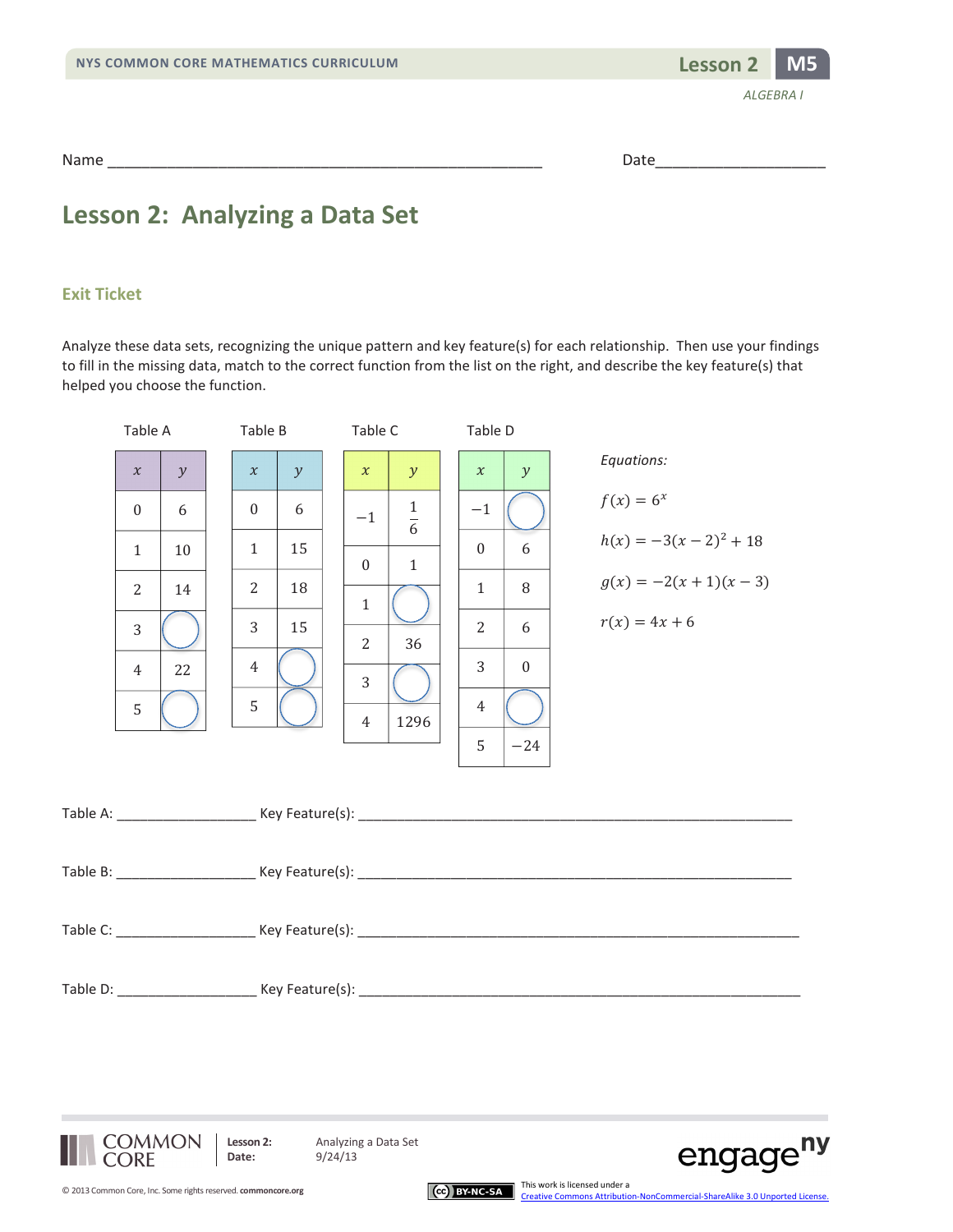

| Name<br>. <b>. . .</b> | . |  |
|------------------------|---|--|
|                        |   |  |

## **Lesson 3: Analyzing a Verbal Description**

#### **Exit Ticket**

Create a model to compare these two texting plans:

- i. Plan A costs \$15 a month, including 200 free texts. After 200, they cost \$0.15 each.
- ii. Plan B costs \$20 a month, including 250 free texts. After 250, they cost \$0.10 each.





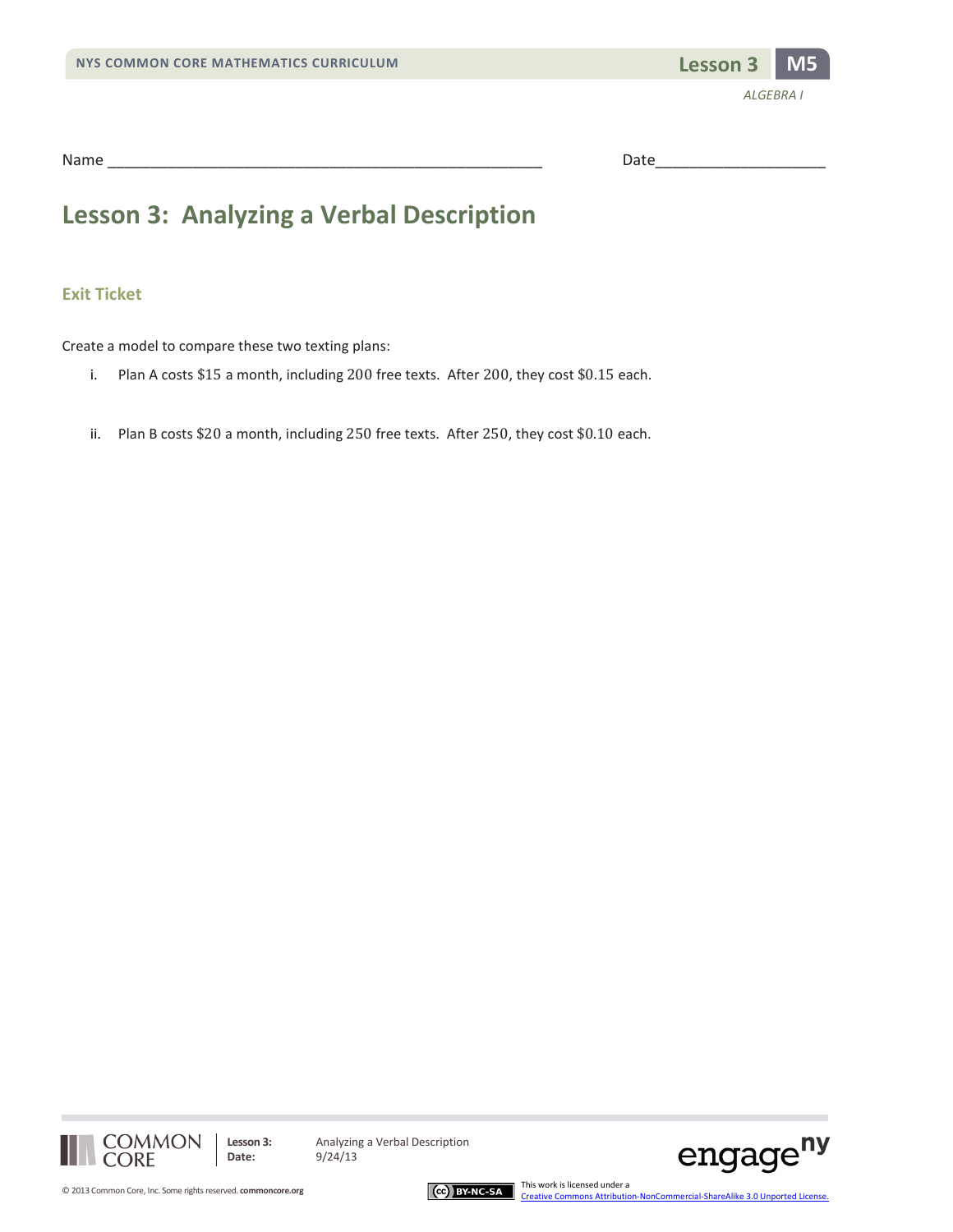

| Nam |   |  |
|-----|---|--|
|     | . |  |

# **Lesson 4: Modeling a Context from a Graph**

#### **Exit Ticket**

1. Why might we want to represent a graph of a function in analytical form?

2. Why might we want to represent a graph as a table of values?



Lesson 4: Modeling a Context from a Graph



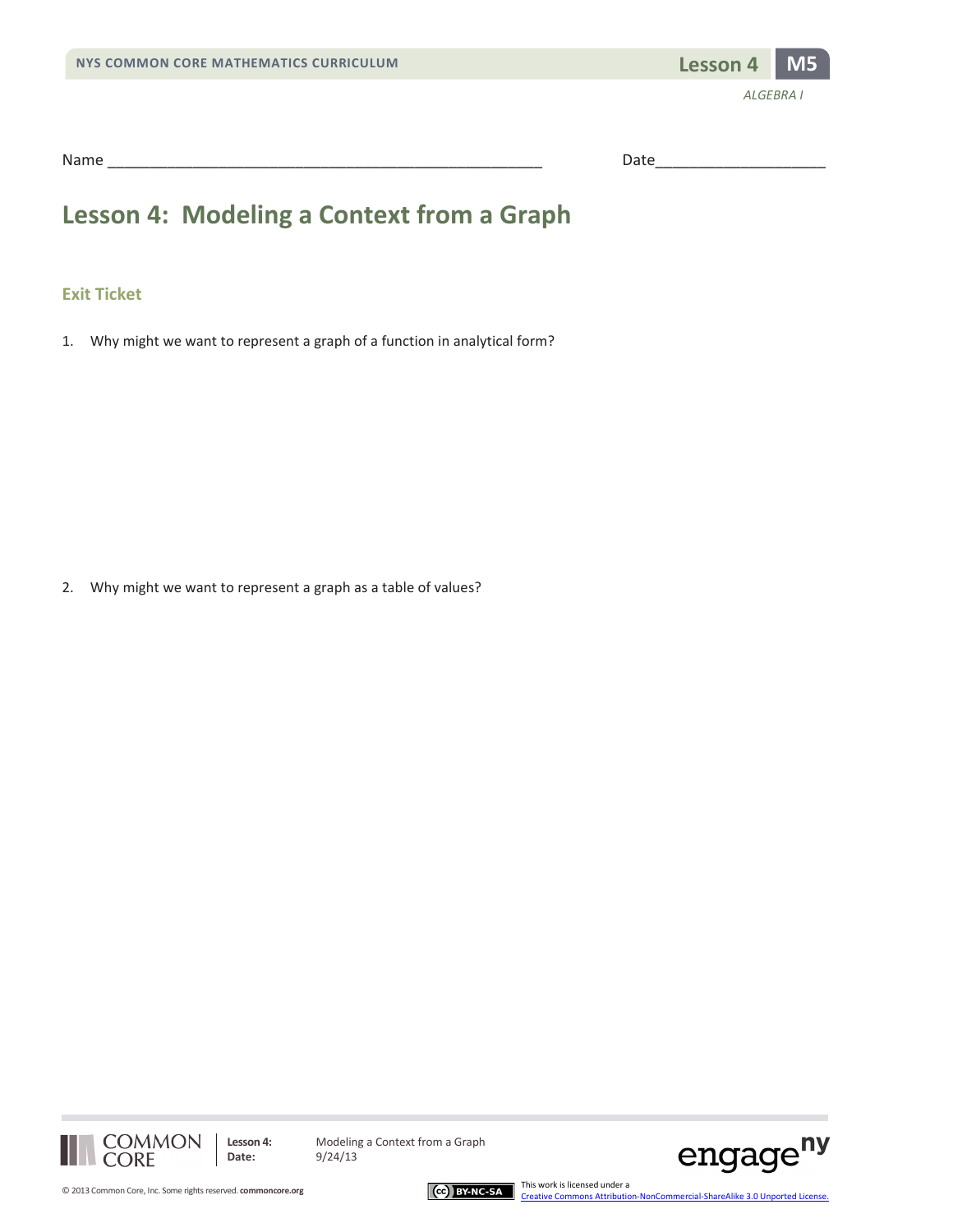

Name \_\_\_\_\_\_\_\_\_\_\_\_\_\_\_\_\_\_\_\_\_\_\_\_\_\_\_\_\_\_\_\_\_\_\_\_\_\_\_\_\_\_\_\_\_\_\_\_\_\_\_ Date\_\_\_\_\_\_\_\_\_\_\_\_\_\_\_\_\_\_\_\_

## **Lesson 5: Modeling From a Sequence**

#### **Exit Ticket**

- 1. A culture of bacteria doubles every 2 hours.
	- a. Explain how this situation can be modeled with a sequence.

b. If there are 500 bacteria at the beginning, how many bacteria will there be after 24 hours?



**Lesson 5:** Modeling From a Sequence



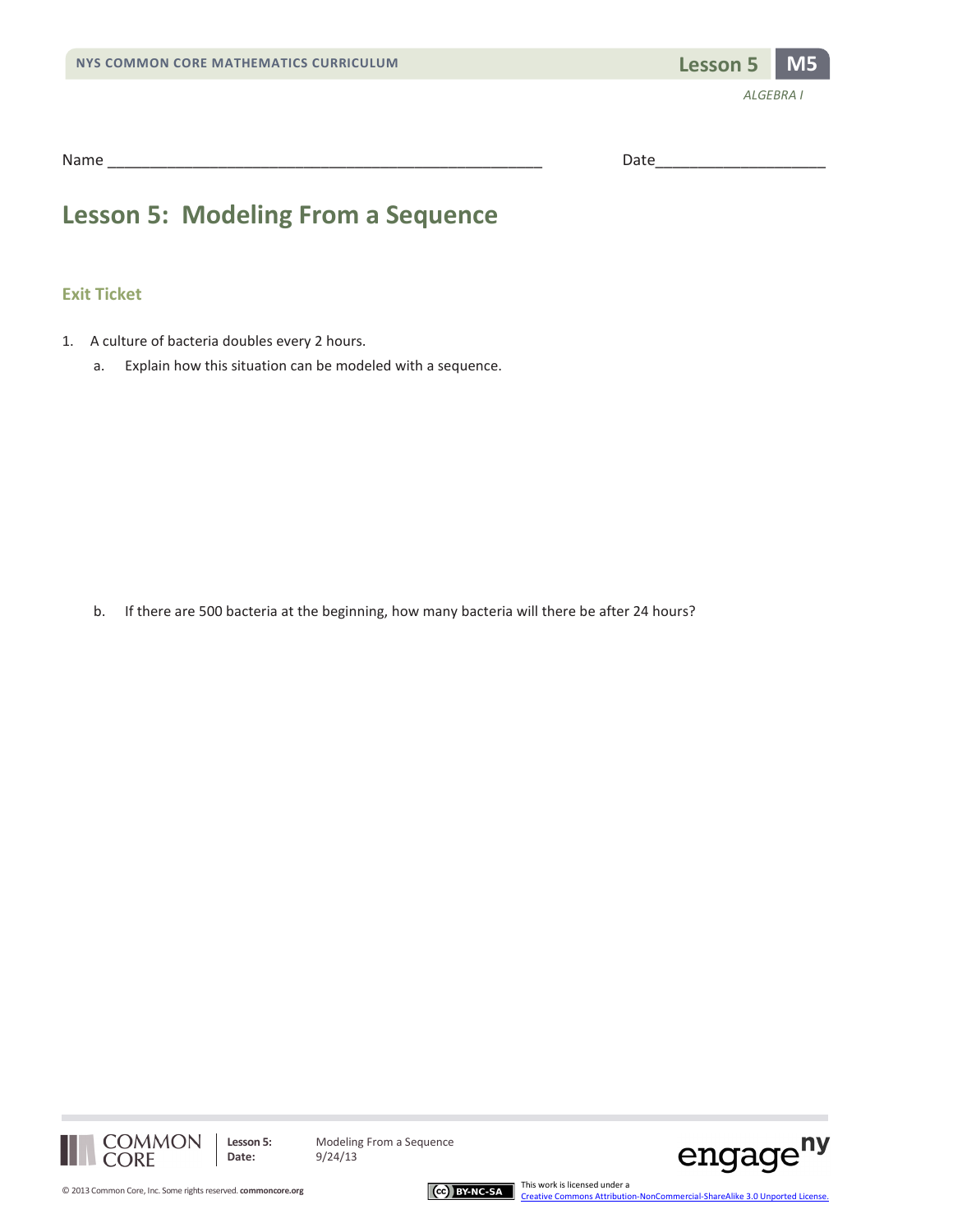

| Name | . |  |
|------|---|--|
|      |   |  |

## **Lesson 6: Modeling a Context From Data**

#### **Exit Ticket**

1. Lewis' dad put 1,000 dollars in a money market fund with a fixed interest rate when he was 16. Lewis can't touch the money until he is 26, but he gets updates on the balance of his account.

| <b>Years After</b>    | <b>Account Balance in</b> |
|-----------------------|---------------------------|
| <b>Lewis Turns 16</b> | <b>Dollars</b>            |
|                       | 1000                      |
|                       | 1100                      |
|                       | 1210                      |
|                       | 1331                      |
|                       | 1464                      |

a. Develop a model for this situation.

- b. Use your model to determine how much Lewis will have when he turns 26 years old.
- c. Comment on the limitations/validity of your model.





This work is licensed under a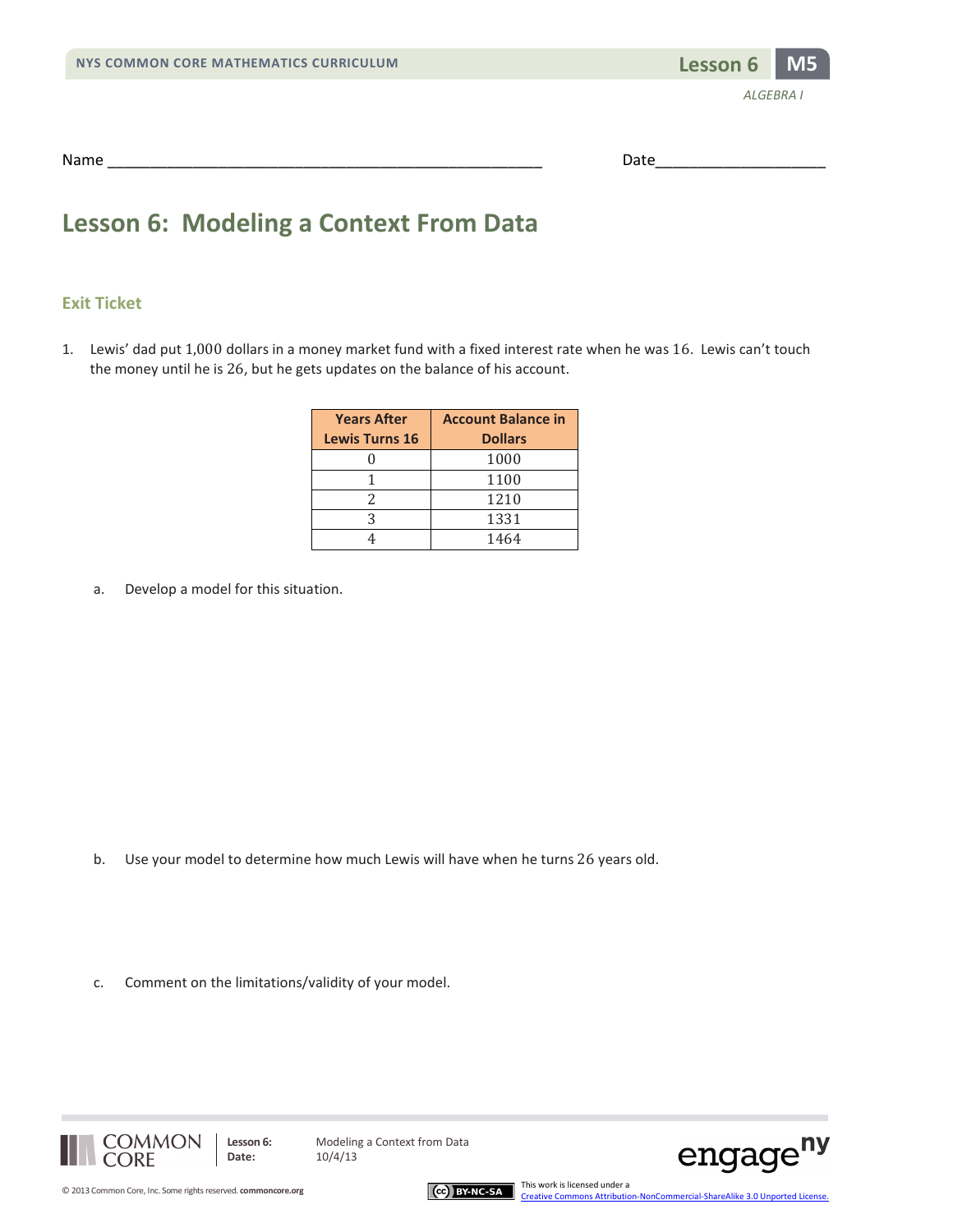

| Name   |           |
|--------|-----------|
| ______ | $- - - -$ |

## **Lesson 7: Modeling a Context From Data**

#### **Exit Ticket**

1. Use the following data table to construct a regression model, then answer the questions:

| Shoe Length | Height   |
|-------------|----------|
| (inches)    | (inches) |
| 11.4        | 68       |
| 11.6        | 67       |
| 11.8        | 65       |
| 11.8        | 71       |
| 12.2        | 69       |
| 12.2        | 69       |
| 12.2        | 71       |
| 12.6        | 72       |
| 12.6        | 74       |
| 12.8        | 70       |

a. What is the best regression model for the data?

b. Based on your regression model, what height would you expect a person with a shoe length of 13.4 inches to be?

c. Interpret the value of your correlation coefficient in the context of the problem.





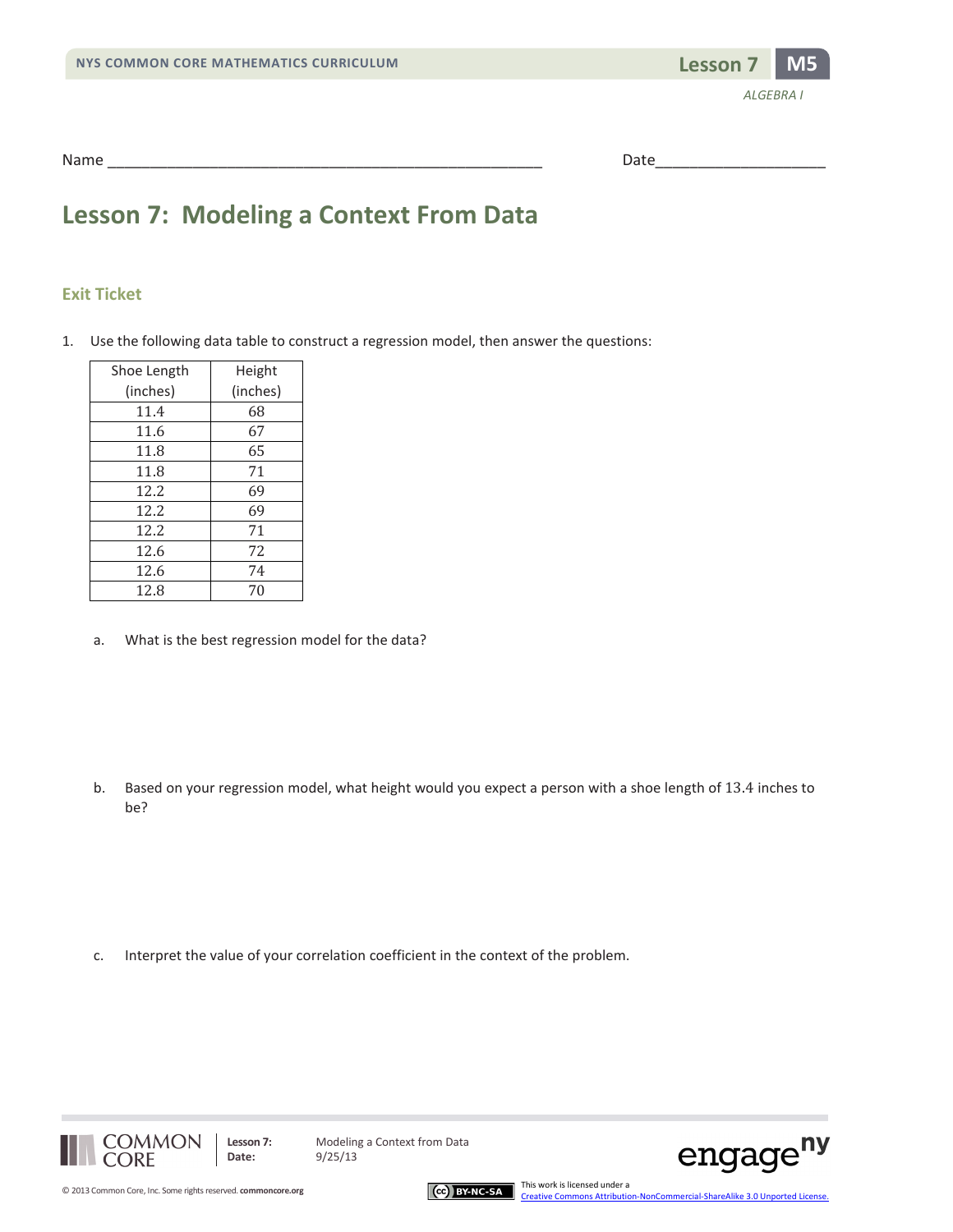

Name \_\_\_\_\_\_\_\_\_\_\_\_\_\_\_\_\_\_\_\_\_\_\_\_\_\_\_\_\_\_\_\_\_\_\_\_\_\_\_\_\_\_\_\_\_\_\_\_\_\_\_ Date\_\_\_\_\_\_\_\_\_\_\_\_\_\_\_\_\_\_\_\_

## **Lesson 8: Modeling a Context From a Verbal Description**

#### **Exit Ticket**

Answer the following question. Look back at this (or other) lessons if you need help with the business formulas.

Jerry and Carlos each have \$1000 and are trying to increase their savings. Jerry will keep his money at home and add \$50 per month from his part time job. Carlos will put his money in a bank account that earns a 4% yearly interest rate, compounded monthly. Who has a better plan for increasing his savings?



**Lesson 8:** Modeling a Context from a Verbal Description



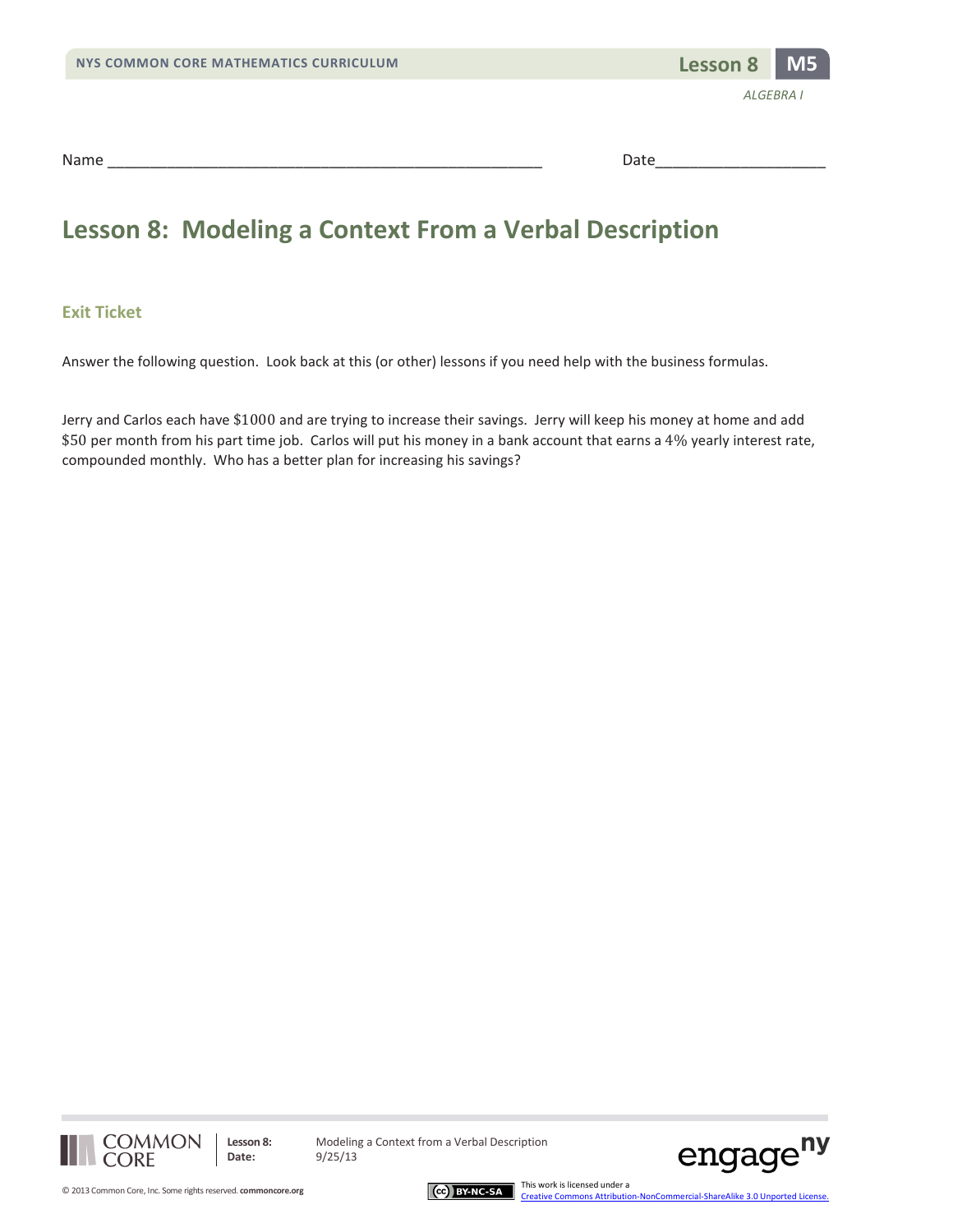| NYS COMMON CORE MATHEMATICS CURRICULUM | Lesson 9 M5      |
|----------------------------------------|------------------|
|                                        | <b>ALGEBRA I</b> |
| Name                                   | Date             |

### **Lesson 9: Modeling a Context From a Verbal Description**

#### **Exit Ticket**

The distance a car travels before coming to a stop once a driver hits the brakes is related to the speed of the car when the brakes were applied. The graph of  $f$  (shown below) is a model of the stopping distance (in feet) of a car traveling at different speeds (in miles per hour).



- 1. One data point on the graph of  $f$  appears to be  $(80,1000)$ . What do you think this point represents in the context of this problem. Explain your reasoning.
- 2. Estimate the stopping distance of the car if the driver is traveling at 65 mph when she hits the brakes. Explain how you got your answer.
- 3. Estimate the average rate of change of f between  $x = 50$  and  $x = 60$ . What is the meaning of the rate of change in the context of this problem?
- 4. What information would help you make a better prediction about stopping distance and average rate of change for this situation?



**Lesson 9:** Modeling a Context from a Verbal Description



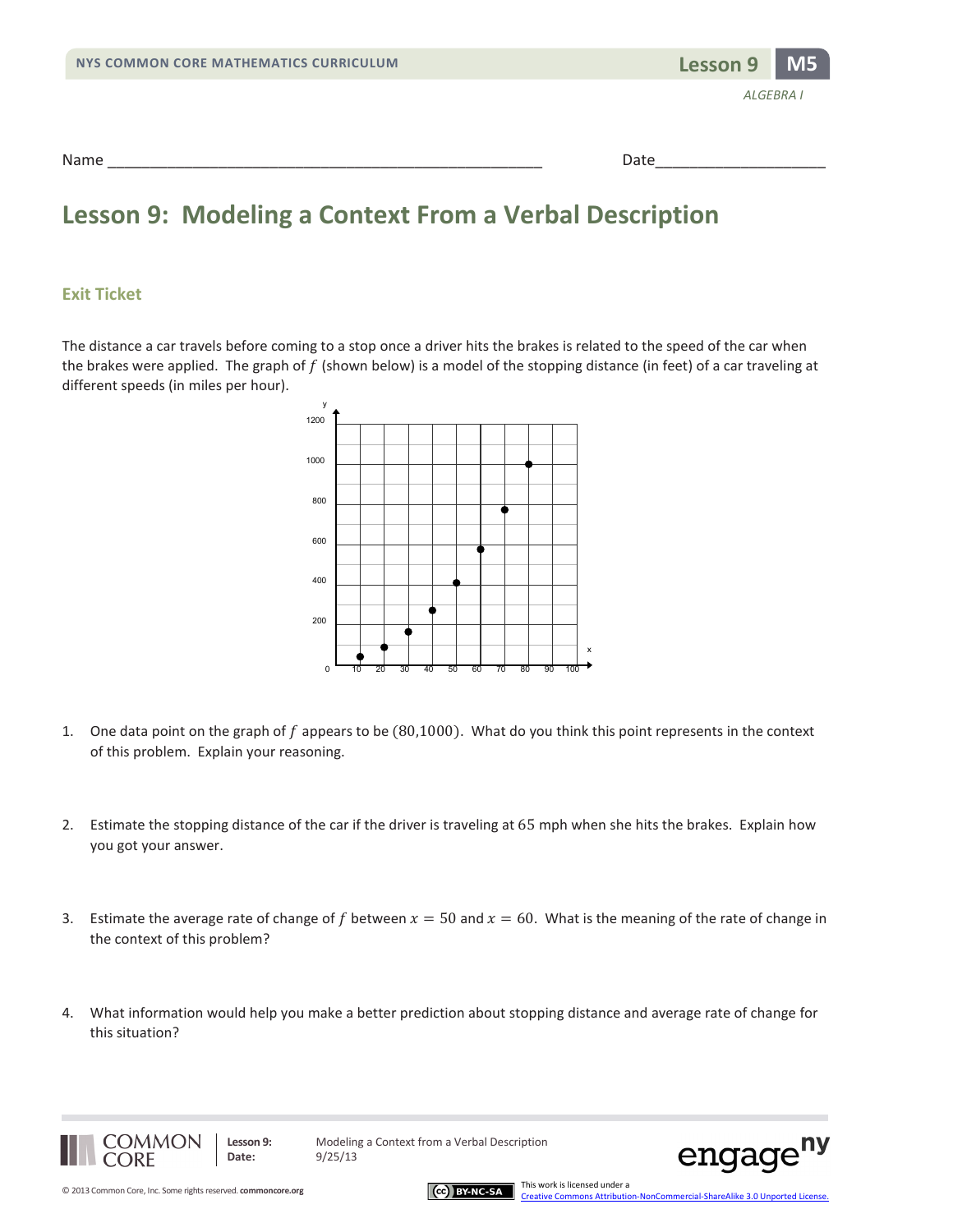|  |  |  | <b>NYS COMMON CORE MATHEMATICS CURRICULUM</b> |  |
|--|--|--|-----------------------------------------------|--|
|--|--|--|-----------------------------------------------|--|

*ALGEBRA I*

1. In their entrepreneurship class, students are given two options for ways to earn a commission selling cookies. For both options, students will be paid according to the number of boxes they are able to sell, with commissions being paid only after all sales have ended. Students must commit to one commission option before they begin selling.

Option 1: The commission for each box of cookies sold is 2 dollars.

Option 2: The commission will be based on the total number of boxes of cookies sold as follows: 2 cents is the total commission if one box is sold, 4 cents is the commission if two boxes are sold, 8 cents if three boxes are sold, and so on, doubling the amount for each additional box sold. (This option is based upon the total number of boxes sold and is paid on the total, not each individual box.)

a. Define the variables and write function equations to model each option. Describe the domain for each function.

b. If Barbara thinks she can sell five boxes of cookies, should she choose Option 1 or 2?

c. Which option should she choose if she thinks she can sell ten boxes? Explain.





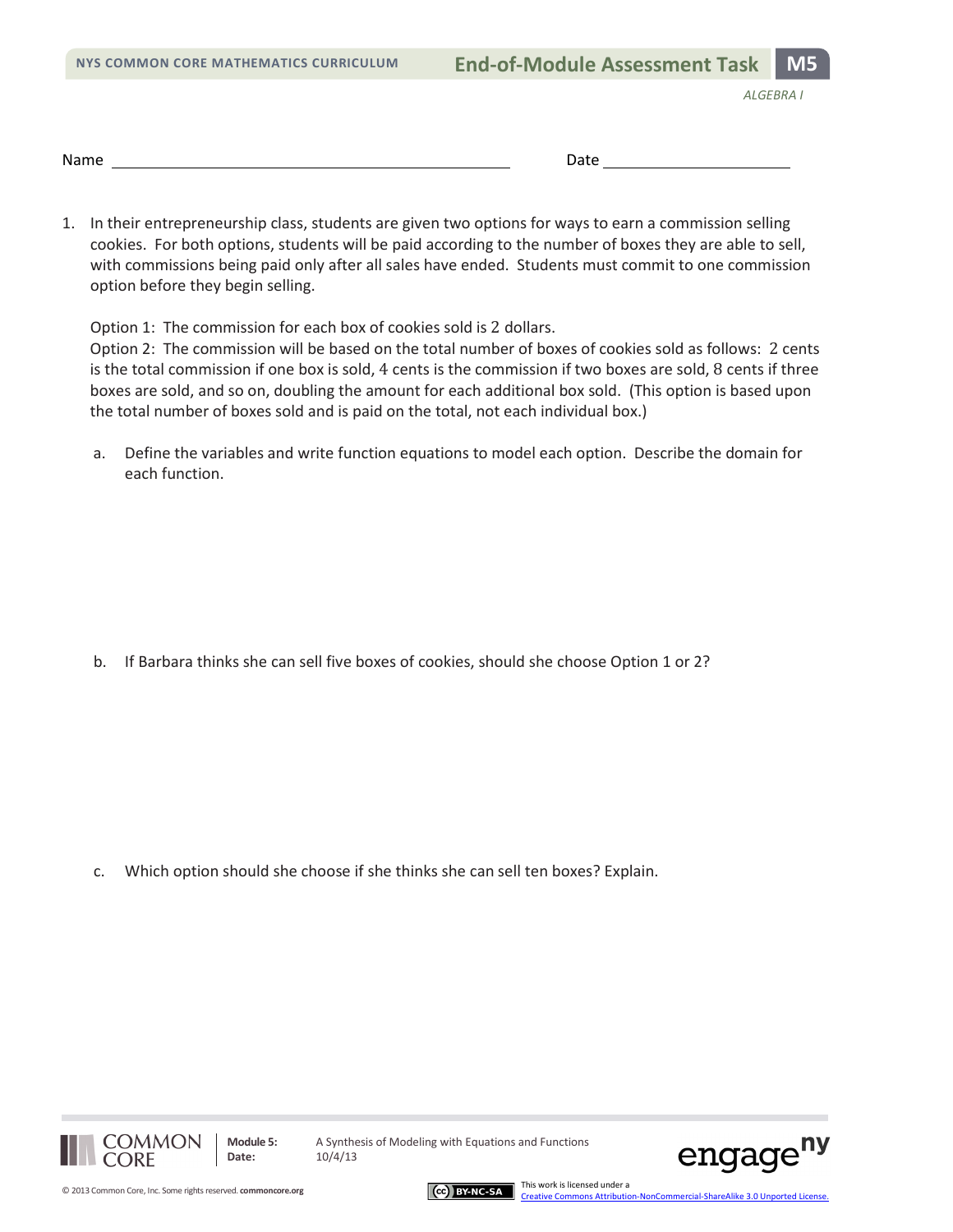d. How many boxes of cookies would a student have to sell before Option 2 pays more than Option 1? Show your work and verify your answer graphically.

| .,             |                    |         |                   |                  | <del>1777</del> |        |                                  | ------------- |         |        | <del>- 19 - 19 - 19 - 19 - 19 - 19 - 19</del> |                                            |                      | <b>++++++</b>           | mm                                                                                                            |        |
|----------------|--------------------|---------|-------------------|------------------|-----------------|--------|----------------------------------|---------------|---------|--------|-----------------------------------------------|--------------------------------------------|----------------------|-------------------------|---------------------------------------------------------------------------------------------------------------|--------|
|                |                    |         |                   |                  |                 |        |                                  |               |         |        |                                               |                                            |                      |                         |                                                                                                               |        |
|                |                    |         |                   |                  |                 |        |                                  |               |         |        |                                               |                                            |                      |                         |                                                                                                               |        |
|                |                    |         |                   |                  |                 |        |                                  |               |         |        |                                               |                                            |                      |                         |                                                                                                               |        |
|                |                    |         |                   |                  |                 |        |                                  |               |         |        |                                               |                                            |                      |                         |                                                                                                               |        |
|                |                    |         |                   |                  |                 |        |                                  |               |         |        |                                               |                                            |                      |                         |                                                                                                               |        |
|                |                    |         |                   |                  |                 |        |                                  |               |         |        |                                               |                                            |                      |                         |                                                                                                               |        |
|                |                    |         |                   |                  |                 |        |                                  |               |         |        |                                               |                                            |                      |                         |                                                                                                               |        |
|                |                    |         |                   |                  |                 |        |                                  |               |         |        |                                               |                                            |                      |                         |                                                                                                               |        |
|                |                    |         |                   |                  |                 |        |                                  |               |         |        |                                               |                                            |                      |                         |                                                                                                               |        |
|                |                    |         |                   |                  |                 |        |                                  |               |         |        |                                               |                                            |                      |                         |                                                                                                               |        |
|                |                    |         |                   |                  |                 |        |                                  |               |         |        |                                               |                                            |                      |                         |                                                                                                               |        |
|                |                    |         |                   |                  |                 |        |                                  |               |         |        |                                               |                                            |                      |                         |                                                                                                               |        |
|                |                    |         |                   |                  |                 |        |                                  |               |         |        |                                               |                                            |                      |                         |                                                                                                               |        |
|                |                    |         |                   |                  |                 |        |                                  |               |         |        |                                               |                                            |                      |                         |                                                                                                               |        |
|                |                    |         |                   |                  |                 |        |                                  |               |         |        |                                               |                                            |                      |                         |                                                                                                               |        |
|                |                    |         |                   |                  |                 |        |                                  |               |         |        |                                               |                                            |                      |                         |                                                                                                               |        |
|                |                    |         |                   |                  |                 |        |                                  |               |         |        |                                               |                                            |                      |                         |                                                                                                               |        |
|                |                    |         |                   |                  |                 |        |                                  |               |         |        |                                               |                                            |                      |                         |                                                                                                               |        |
|                |                    |         |                   |                  |                 |        |                                  |               |         |        |                                               |                                            |                      |                         |                                                                                                               |        |
|                |                    |         |                   |                  |                 |        |                                  |               |         |        |                                               |                                            |                      |                         |                                                                                                               |        |
|                |                    |         |                   |                  |                 |        |                                  |               |         |        |                                               |                                            |                      |                         |                                                                                                               |        |
|                |                    |         |                   |                  |                 |        |                                  |               |         |        |                                               |                                            |                      |                         | rendjunen (en nedje en nefjunen of en en ferrendjunen) for nedje med peredjunen (en en ferrendjunen) men djun | マンテンティ |
|                |                    |         |                   |                  |                 |        |                                  |               |         |        |                                               |                                            |                      |                         |                                                                                                               |        |
|                |                    |         |                   |                  |                 |        |                                  |               |         |        |                                               |                                            |                      |                         |                                                                                                               |        |
|                |                    |         |                   |                  |                 |        |                                  |               |         |        |                                               |                                            |                      |                         |                                                                                                               |        |
|                |                    |         |                   |                  |                 |        |                                  |               |         |        |                                               |                                            |                      |                         |                                                                                                               |        |
|                |                    |         |                   |                  |                 |        |                                  |               |         |        |                                               |                                            |                      |                         |                                                                                                               |        |
|                |                    |         |                   |                  |                 |        |                                  |               |         |        |                                               |                                            |                      |                         |                                                                                                               |        |
|                |                    |         |                   |                  |                 |        |                                  |               |         |        |                                               |                                            |                      |                         |                                                                                                               |        |
|                |                    |         |                   |                  |                 |        |                                  |               |         |        |                                               |                                            |                      |                         |                                                                                                               |        |
|                |                    |         |                   |                  |                 |        |                                  |               |         |        |                                               |                                            |                      |                         |                                                                                                               |        |
|                |                    |         |                   |                  |                 |        |                                  |               |         |        |                                               |                                            |                      |                         |                                                                                                               |        |
|                |                    |         |                   |                  |                 |        |                                  |               |         |        |                                               |                                            |                      |                         |                                                                                                               |        |
| <b>A PLA A</b> | <b>A.A.A.A.A.A</b> | 1.5.5.1 | <b>R.R.R.R.S.</b> | <b>R.R.R.R.R</b> | 523.53          | 三处之之之难 | <b>在在 起来 及 ADL 及 及 反 处 A ADL</b> |               | <b></b> | ****** | 423, 234, 24                                  | <b><i><u><i>AMPARATURATION</i></u></i></b> |                      | <b>R. R. R. R. R. E</b> |                                                                                                               |        |
|                |                    |         |                   |                  |                 |        |                                  |               |         |        |                                               |                                            |                      |                         |                                                                                                               |        |
|                |                    |         |                   |                  |                 |        |                                  |               |         |        |                                               |                                            |                      |                         |                                                                                                               |        |
|                |                    |         |                   |                  |                 |        |                                  |               |         |        |                                               |                                            |                      |                         |                                                                                                               |        |
|                |                    |         |                   |                  |                 |        |                                  |               |         |        |                                               |                                            |                      |                         |                                                                                                               |        |
|                |                    |         |                   |                  |                 |        |                                  |               |         |        |                                               |                                            |                      |                         |                                                                                                               |        |
|                |                    |         |                   |                  |                 |        |                                  |               |         |        |                                               |                                            |                      |                         |                                                                                                               |        |
|                |                    |         |                   |                  |                 |        |                                  |               |         |        |                                               |                                            |                      |                         |                                                                                                               |        |
|                |                    |         |                   | --               | <b>WAY</b>      |        |                                  |               |         |        | handhanahat                                   | wind or order of                           | <b>Market Street</b> |                         |                                                                                                               |        |
|                |                    |         |                   |                  |                 |        |                                  |               |         |        |                                               |                                            |                      |                         |                                                                                                               |        |
|                |                    |         |                   |                  |                 |        |                                  |               |         |        |                                               |                                            |                      |                         |                                                                                                               |        |
|                |                    |         |                   |                  |                 |        |                                  |               |         |        |                                               |                                            |                      |                         |                                                                                                               |        |
|                |                    |         |                   |                  |                 |        |                                  |               |         |        |                                               |                                            |                      |                         |                                                                                                               |        |
|                |                    |         |                   |                  |                 |        |                                  |               |         |        |                                               |                                            |                      |                         |                                                                                                               |        |
|                |                    |         |                   |                  |                 |        |                                  |               |         |        |                                               |                                            |                      |                         |                                                                                                               |        |
|                |                    |         |                   |                  |                 |        |                                  |               |         |        |                                               |                                            |                      |                         |                                                                                                               |        |
|                |                    |         |                   |                  |                 |        |                                  |               |         |        |                                               |                                            |                      |                         |                                                                                                               |        |
|                |                    |         |                   |                  |                 |        |                                  |               |         |        |                                               |                                            |                      |                         |                                                                                                               |        |
|                |                    |         |                   |                  |                 |        |                                  |               |         |        |                                               |                                            |                      |                         |                                                                                                               |        |
|                |                    |         |                   |                  |                 |        |                                  |               |         |        |                                               |                                            |                      |                         |                                                                                                               |        |
|                |                    |         |                   |                  |                 |        |                                  |               |         |        |                                               |                                            |                      |                         |                                                                                                               |        |
|                |                    |         |                   |                  |                 |        |                                  |               |         |        |                                               |                                            |                      |                         |                                                                                                               |        |
|                |                    |         |                   |                  |                 |        |                                  |               |         |        |                                               |                                            |                      |                         |                                                                                                               |        |
|                |                    |         |                   |                  |                 |        |                                  |               |         |        |                                               |                                            |                      |                         |                                                                                                               |        |
|                |                    |         |                   |                  |                 |        |                                  |               |         |        |                                               |                                            |                      |                         |                                                                                                               |        |
|                |                    |         |                   |                  |                 |        |                                  |               |         |        |                                               |                                            |                      |                         |                                                                                                               |        |
|                |                    |         |                   |                  |                 |        |                                  |               |         |        |                                               |                                            |                      |                         |                                                                                                               |        |
|                |                    |         |                   |                  |                 |        |                                  |               |         |        |                                               |                                            |                      |                         |                                                                                                               |        |

COMMON<br>CORE

**Module 5:** A Synthesis of Modeling with Equations and Functions<br>Date:  $10/4/13$ **Date:** 10/4/13



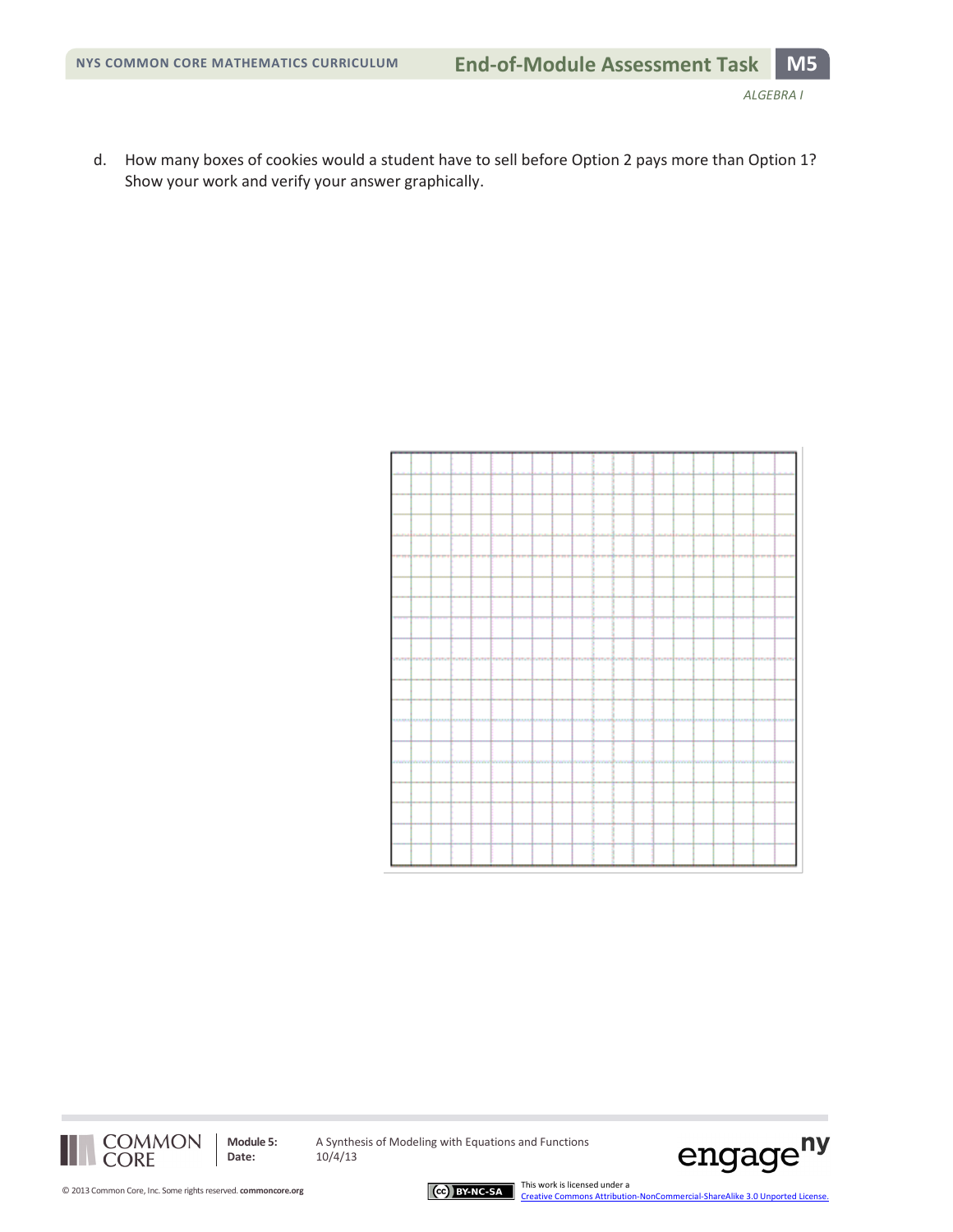*ALGEBRA I*

2. The table shows the average sale price p of a house in New York City, for various years *t* since 1960.

| Years since 1960, t                                |    |    |    |               |  |  |
|----------------------------------------------------|----|----|----|---------------|--|--|
| Average sale price (in thousands<br>of dollars), p | 45 | 36 | 7۵ | $^{\prime}$ 4 |  |  |

- a. What type of function most appropriately represents this set of data? Explain your reasoning.
- b. In what year is the price at the lowest? Explain how you know.

c. Write a function to represent the data. Show your work.

d. Can this function ever be equal to zero? Explain why or why not.

e. Mr. Samuels bought his house in New York City in 1970. If the trend continued, how much was he likely to have paid? Explain and provide mathematical evidence to support your answer.



**Module 5:** A Synthesis of Modeling with Equations and Functions



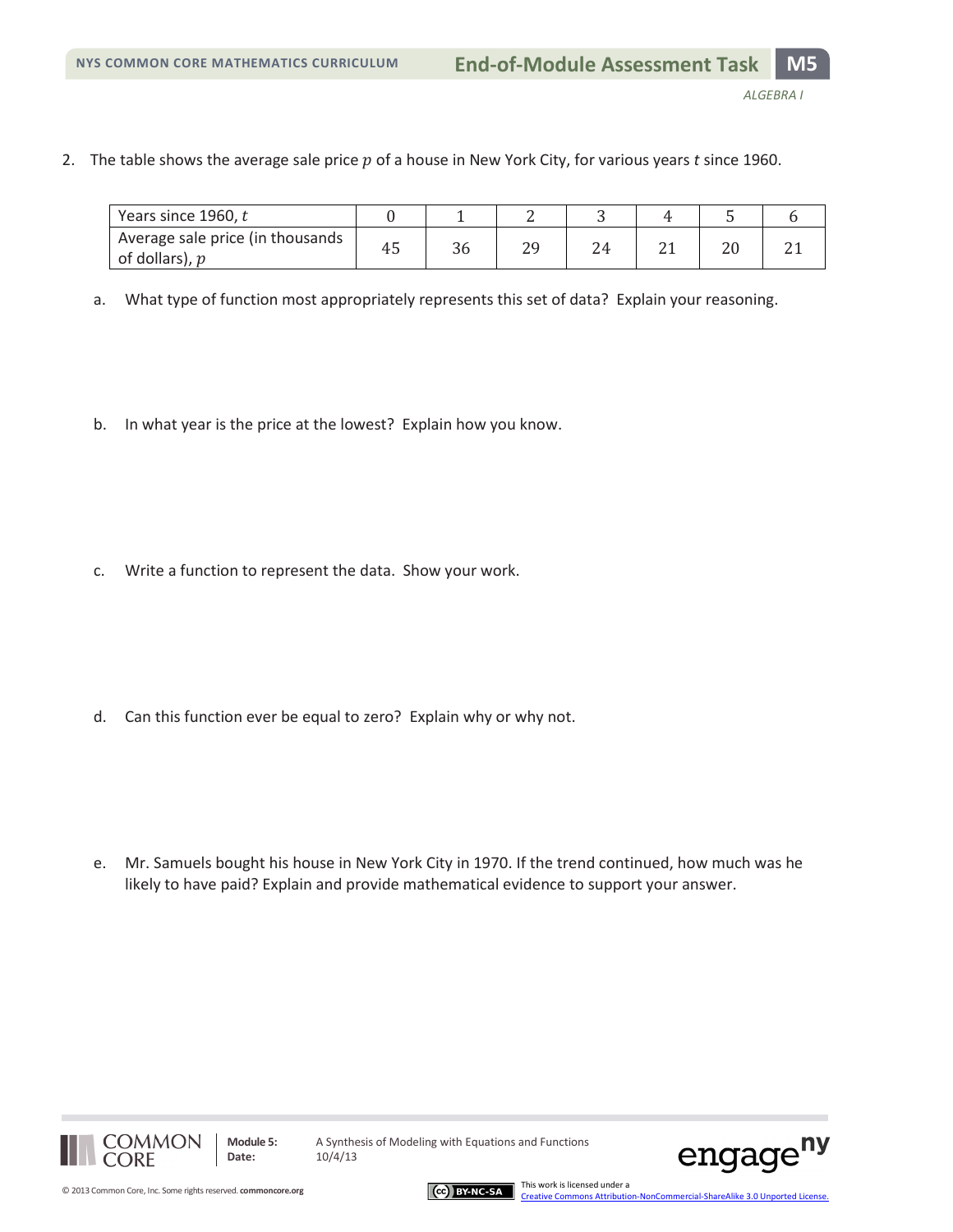- 3. Veronica's physics class is analyzing the speed of a dropped object just before it hits the ground when it's dropped from different heights. They are comparing the final velocity, in feet/second, versus the height, in feet, from which the object was dropped. The class comes up with the following graph.
	- a. Use transformations of the parent function,  $f(x) = \sqrt{x}$ , to write an algebraic equation that represents this graph. Describe the domain in terms of the context.





**Date:** 10/4/13

**Module 5:** A Synthesis of Modeling with Equations and Functions



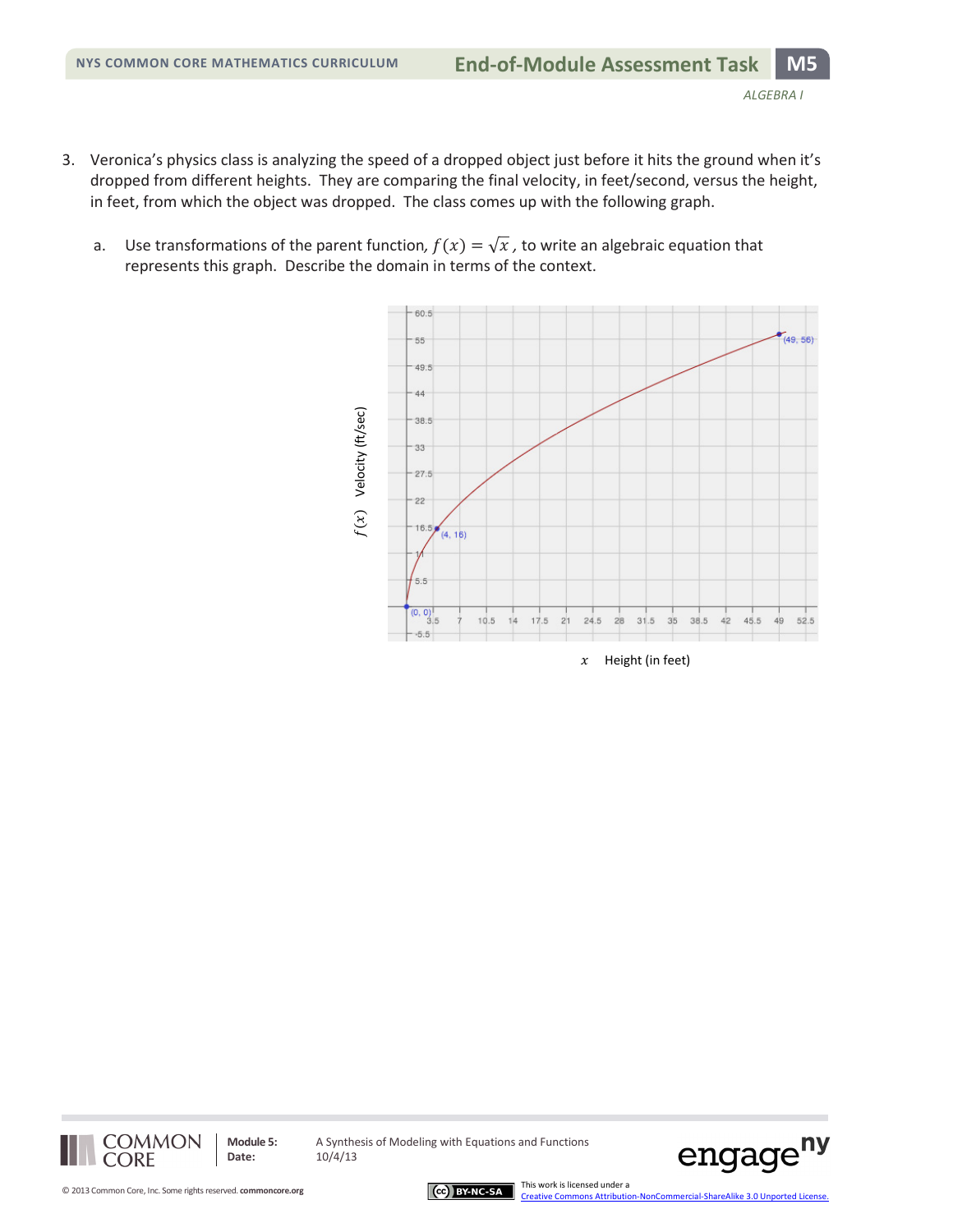b. Veronica and her friends are planning to go cliff diving at the end of the school year. If she dives from a position that is 165 ft. above the water, at what velocity will her body be moving right before she enters the water? Show your work and explain the level of precision you chose for your answer.

c. Veronica's friend, Patrick, thinks that if she were able to dive from a 330-ft. position, she would experience a velocity that is twice as fast. Is he correct? Explain why or why not.





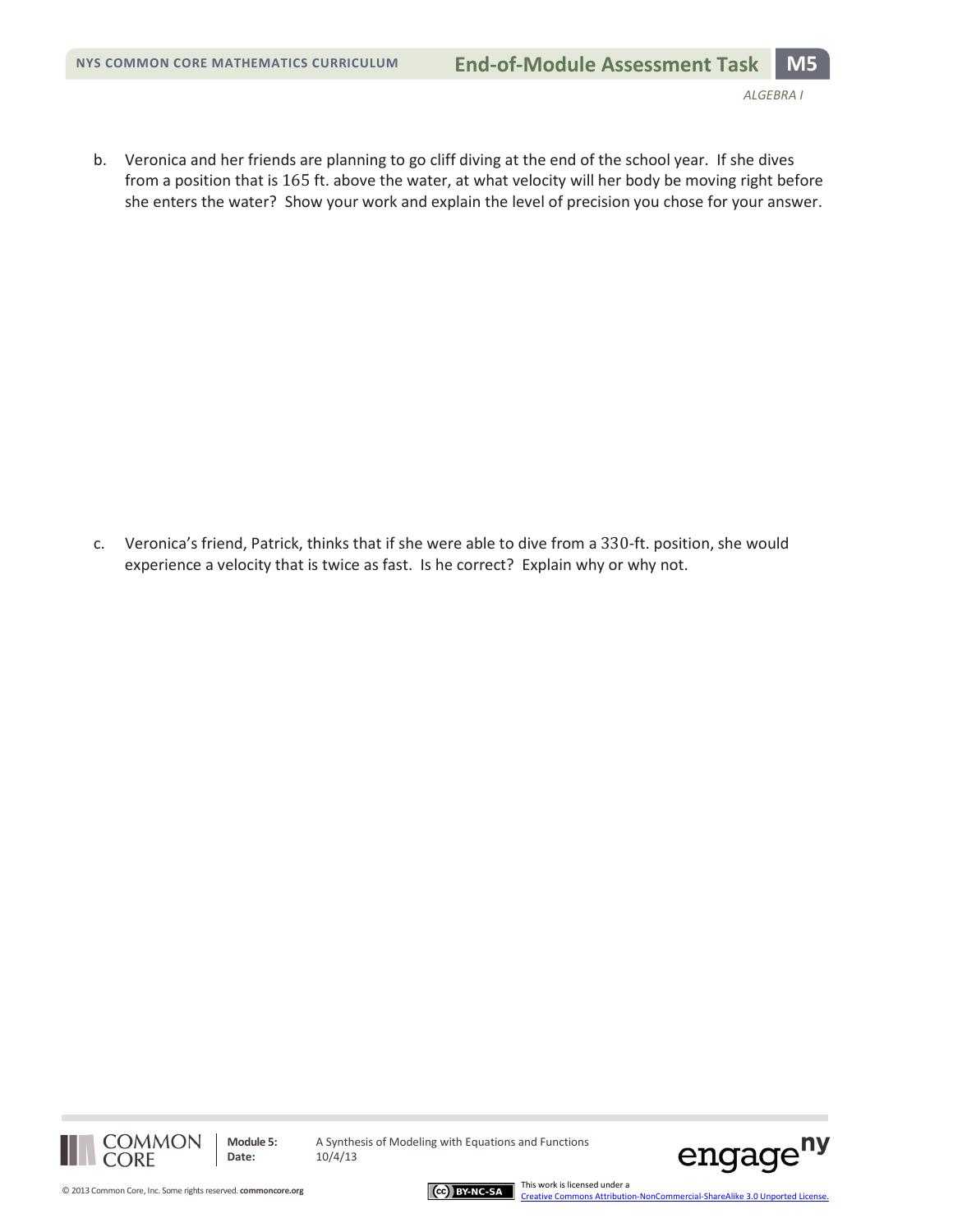- 4. Suppose that Peculiar Purples and Outrageous Oranges are two different and unusual types of bacteria. Both types multiply through a mechanism in which each single bacterial cell splits into four. However, they split at different rates: Peculiar Purples split every 12 minutes, while Outrageous Oranges split every 10 minutes.
	- a. If the multiplication rate remains constant throughout the hour and we start with three bacterial cells of each, after one hour, how many bacterial cells will there be of each type? Show your work and explain your answer.

b. If the multiplication rate remains constant for two hours, which type of bacteria is more abundant? What is the difference between the numbers of the two bacterial types after two hours?

c. Write a function to model the growth of Peculiar Purples and explain what the variable and parameters represent in the context.



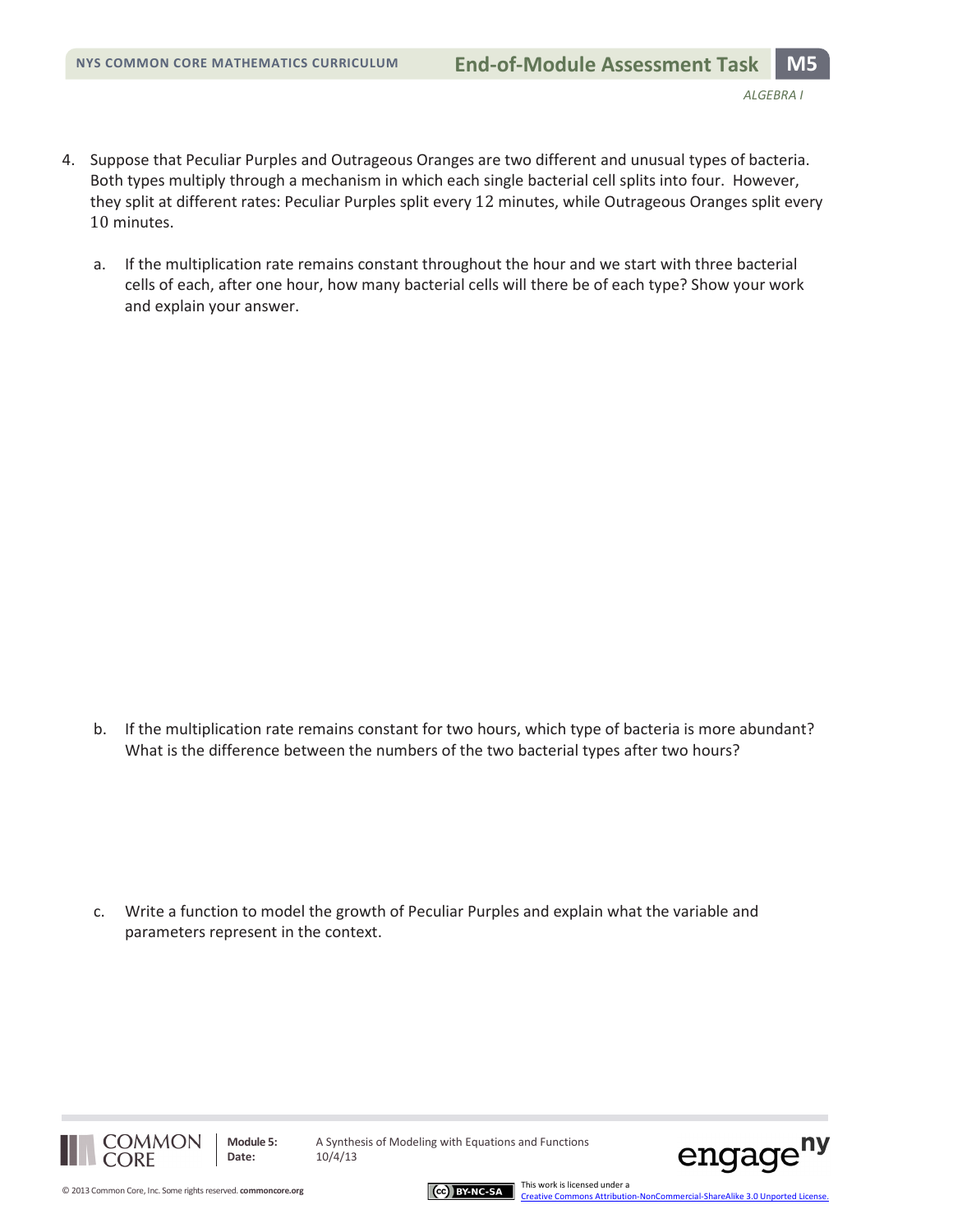d. Use your model from part (c) to determine how many Peculiar Purples there will be after three splits, i.e., at time 36 minutes. Do you believe your model has made an accurate prediction? Why or why not?

e. Write an expression to represent a different type of bacterial growth with an unknown initial quantity but in which each cell splits into 2 at each interval of time.





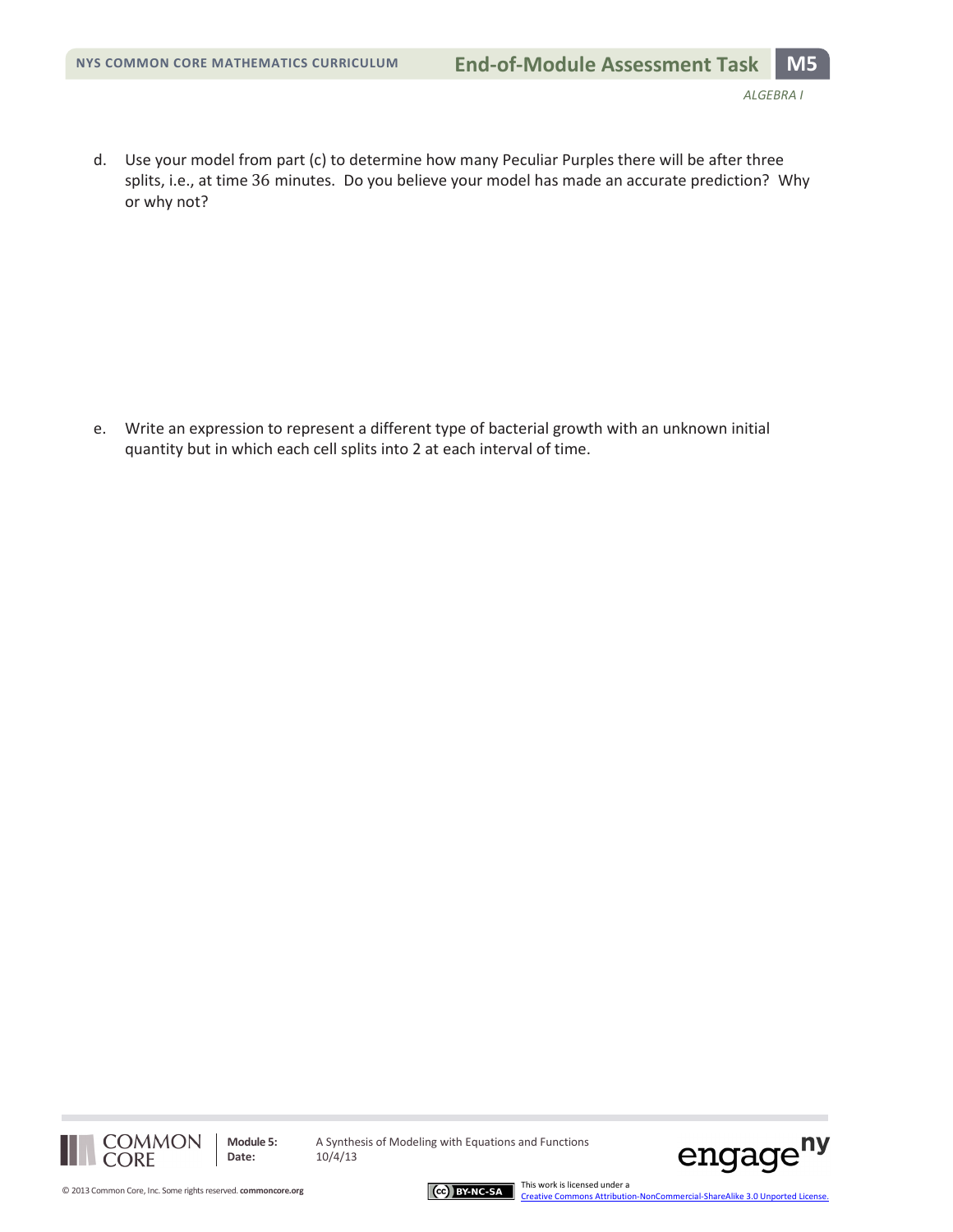5. In a study of the activities of dolphins, a marine biologist made a slow-motion video of a dolphin swimming and jumping in the ocean with a specially equipped camera that recorded the dolphin's position with respect to the slow-motion time in seconds. Below is a piecewise quadratic graph, made from the slow-motion dolphin video, which represents a dolphin's vertical height (in feet, from the surface of the water) while swimming and jumping in the ocean, with respect to the slow-motion time (in seconds). Use the graph to answer the questions. [Note: The numbers in this graph are not necessarily real numbers from an actual dolphin in the ocean.]



a. Given the vertex (11, - 50), write a function to represent the piece of the graph where the dolphin is underwater. Identify your variables and define the domain and range for your function.

b. Calculate the average rate of change for the interval from 6 to 8 seconds. Show your work and explain what your answer means in the context of this problem.



**Module 5:** A Synthesis of Modeling with Equations and Functions **Date:** 10/4/13



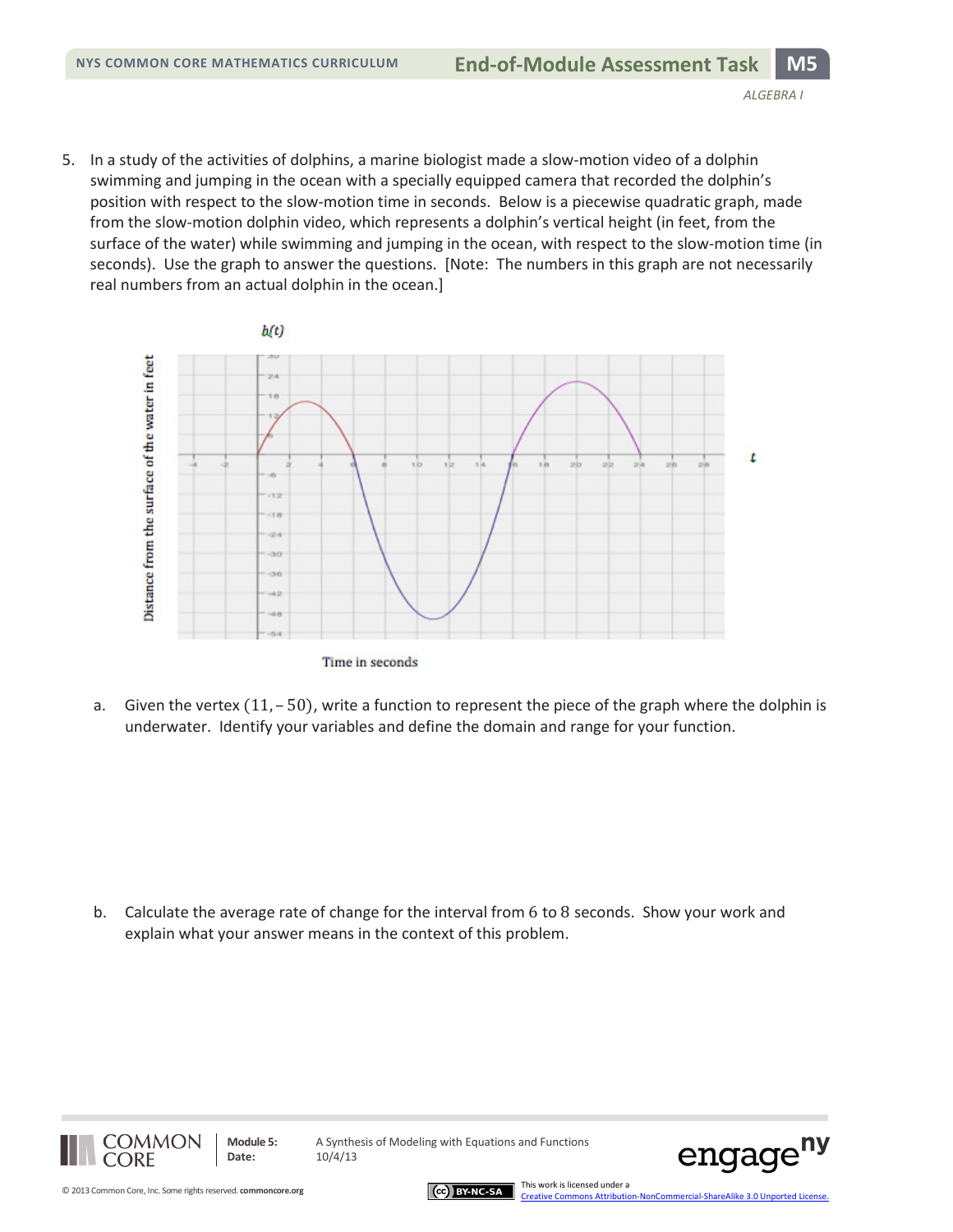c. Calculate the average rate of change for the interval from 14 to 16 seconds. Show your work and explain what your answer means in the context of this problem.

d. Compare your answers for parts (b) and (c). Explain why the rates of change are different in the context of the problem.





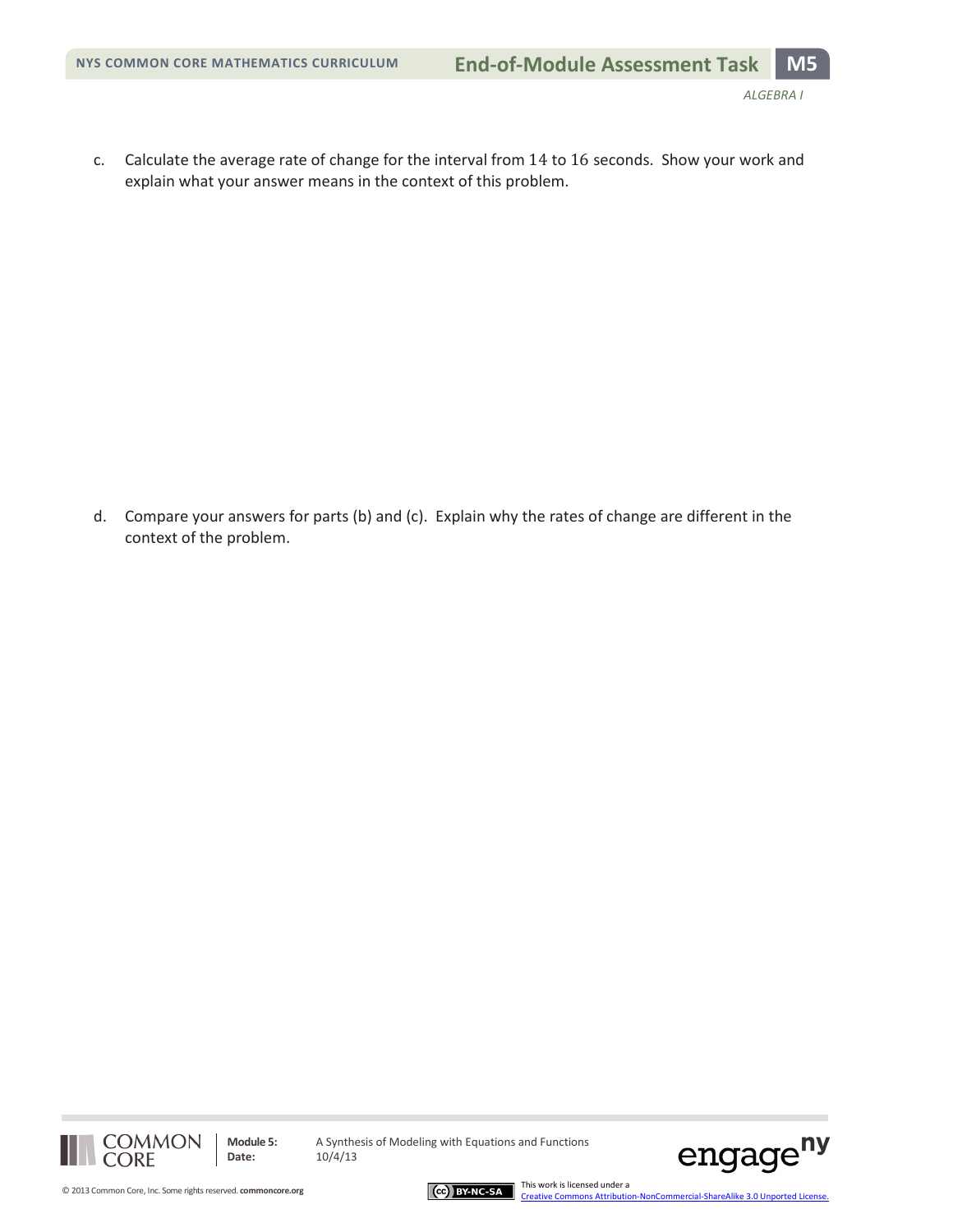- 6. The tables below represent values for two functions, *f* and *g*, one absolute value and one quadratic.
	- a. Label each function as either absolute value or quadratic. Then explain mathematically how you identified each type of function.

| $f(x)$ :                   |      | $g(x)$ :                   |                  |
|----------------------------|------|----------------------------|------------------|
| $\boldsymbol{\mathcal{X}}$ | f(x) | $\boldsymbol{\mathcal{X}}$ | $(\pmb x)$       |
| $-3$                       | 1.5  | $-3$                       | $\overline{4.5}$ |
| $-2$                       |      | $-2$                       | $\overline{2}$   |
| $-1$                       | 0.5  |                            | 0.5              |
|                            |      |                            |                  |
|                            | 0.5  |                            | 0.5              |
| 2                          |      |                            | $\overline{2}$   |
| 2                          | 1.5  | ി                          | 4.5              |

|                            |      | $g(x)$ : |                            |                    |
|----------------------------|------|----------|----------------------------|--------------------|
| $\boldsymbol{\mathcal{X}}$ | f(x) |          | $\boldsymbol{\mathcal{X}}$ |                    |
| $-3$                       | 1.5  |          | $-3$                       | $\frac{g(x)}{4.5}$ |
| $-2$                       |      |          | $-2$                       | 2                  |
|                            | 0.5  |          |                            | 0.5                |
| $\overline{0}$             |      |          |                            |                    |
| 1                          | 0.5  |          |                            | 0.5                |
| $\overline{c}$             |      |          | 2                          | 2                  |
| 3                          | 1.5  |          |                            | 4.5                |

b. Represent each function graphically. Identify and label the key features of each in your graph (e.g., vertex, intercepts, axis of symmetry, etc.).







**Date:** 10/4/13

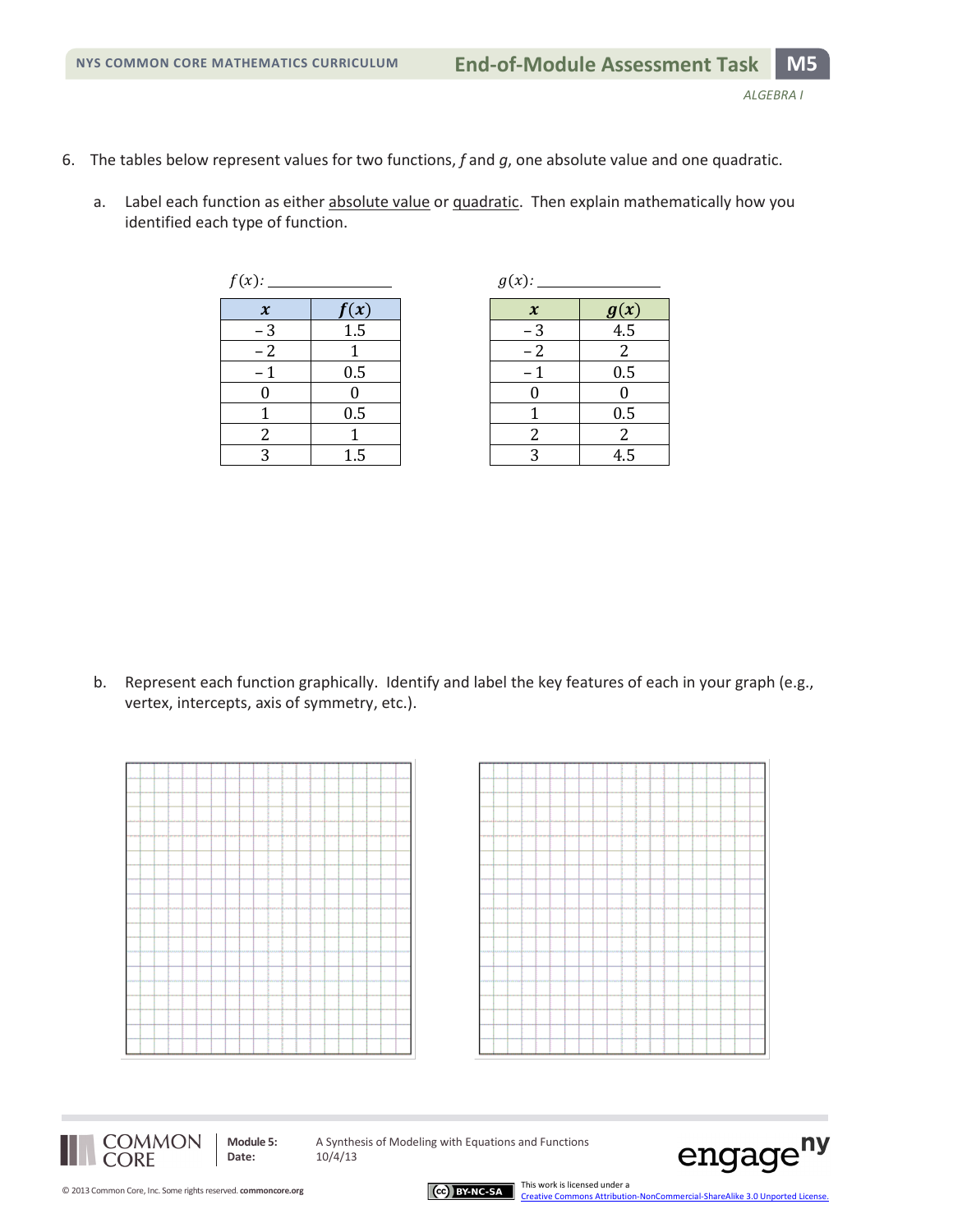*ALGEBRA I*

c. Represent each function algebraically.



**Module 5:** A Synthesis of Modeling with Equations and Functions<br>Date:  $10/4/13$ **Date:** 10/4/13



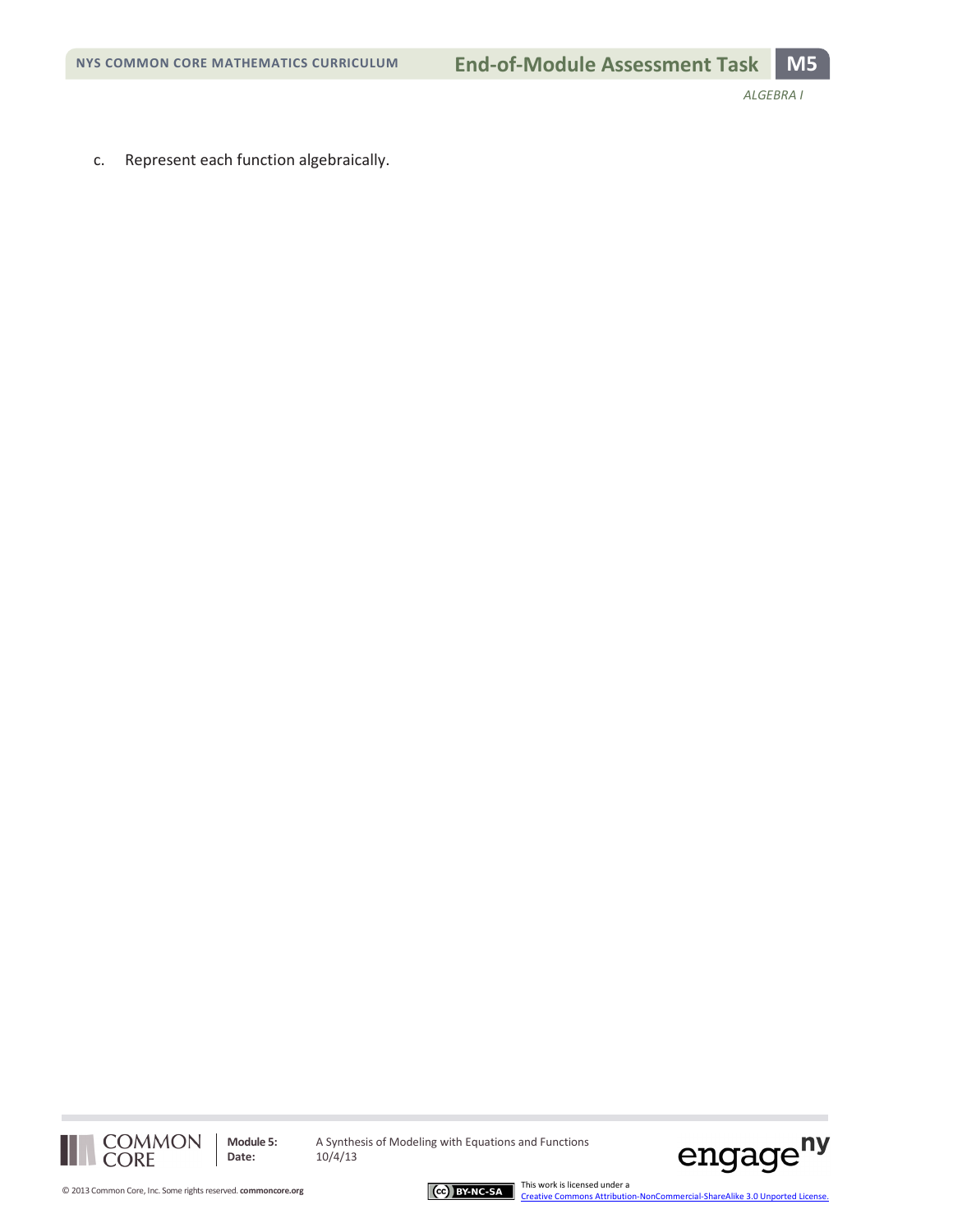- 7. Wendy won a one million dollar lottery! She will receive her winnings over the course of 10 years, which means she will get a check for \$100,000 each year. In her college economics class, she learned about inflation, a general percentage increase in prices and fall in the purchasing power of money over time. (This is why prices from the past are sometimes referred to as "adjusted for inflation.") The inflation rate varies; from 2003 to 2013 the average rate has been 2.36% per year. This means that the value of a fixed dollar amount has decreased by 2.36%, on average, per year.
	- a. Wendy wants to make sure she gets the most out of her winnings, so she wants to figure out how much purchasing power she will lose over the course of the 10 years. Assume the average inflation rate will remain the same for the next 10 years. Complete the table below to help her calculate her losses in purchasing power due to inflation.

| Year           | <b>Check Amount</b> | <b>Purchasing Power</b><br><b>After Adjusted for</b><br><b>Inflation</b> | Loss in<br><b>Purchasing</b><br><b>Power</b> |
|----------------|---------------------|--------------------------------------------------------------------------|----------------------------------------------|
| $\theta$       | 100,000.00          | 100,000.00                                                               | 0.00                                         |
| 1              | 100,000.00          | 97,640.00                                                                | 2,360.00                                     |
| $\overline{2}$ | 100,000.00          |                                                                          |                                              |
| 3              | 100,000.00          |                                                                          |                                              |
| 4              | 100,000.00          |                                                                          |                                              |
| 5              | 100,000.00          |                                                                          |                                              |
| 6              | 100,000.00          |                                                                          |                                              |
| 7              | 100,000.00          |                                                                          |                                              |
| 8              | 100,000.00          |                                                                          |                                              |
| 9              | 100,000.00          |                                                                          |                                              |
| 10             | 100,000.00          |                                                                          |                                              |

b. The far right column shows the estimated loss in purchasing power for each year based on 2.36% inflation. Wendy would like to know what her total loss in purchasing power will likely be. Taking into account that inflation varies each year and 2.36% represents the average inflation rate over a period of years, report an answer to Wendy. What will her total estimated loss be? Choose an appropriate level of accuracy and show or explain how you got your answer.